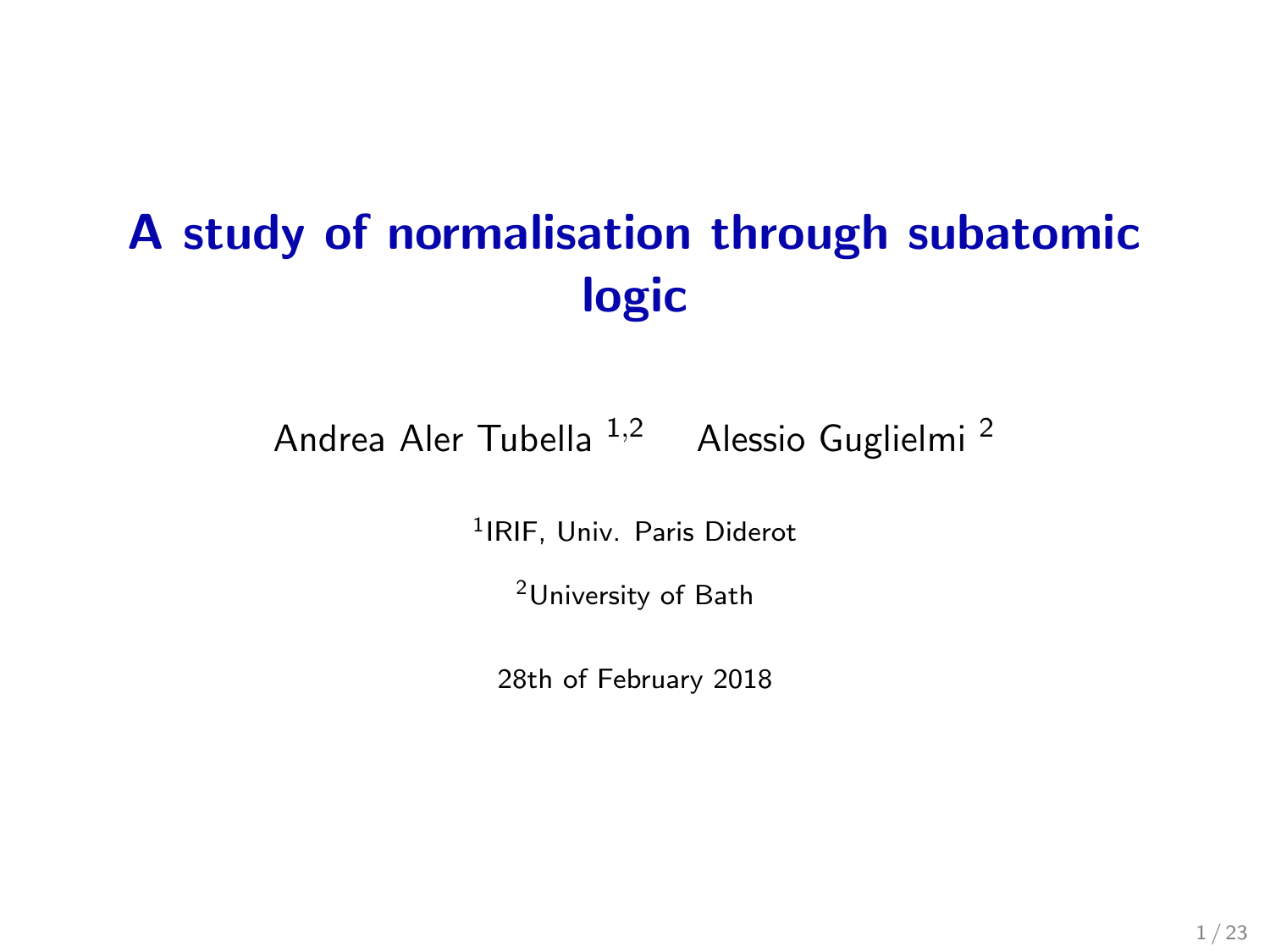#### The observation

 $\triangleright$  We observe that deep inference systems have a recurring linear rule shape:

| $ai\downarrow \frac{1}{a \vee \bar{a}}$            | $ai \uparrow \frac{a \wedge \bar{a}}{f}$                               |
|----------------------------------------------------|------------------------------------------------------------------------|
| $s\frac{(A \vee B) \wedge C}{(A \wedge C) \vee B}$ | $m\frac{(A \wedge B) \vee (C \wedge D)}{(A \vee C) \wedge (B \vee D)}$ |
| $\int \frac{a \vee a}{a}$                          | $ac \uparrow \frac{d}{a \wedge a}$                                     |
| $aw \downarrow \frac{f}{a}$                        | $aw \uparrow \frac{d}{t}$                                              |

Figure: SKS [\[3\]](#page-21-0)

| $ai\downarrow \frac{1}{a\otimes \bar{a}}$                                                                                                                                                          | $ai\uparrow \frac{a \otimes \bar{a}}{1}$ |  |
|----------------------------------------------------------------------------------------------------------------------------------------------------------------------------------------------------|------------------------------------------|--|
| $s \frac{(A \otimes B) \otimes C}{(A \otimes C) \otimes B}$                                                                                                                                        |                                          |  |
| $d\downarrow \frac{(A \otimes B) \otimes (C \otimes D)}{(A \otimes C) \otimes (B \oplus D)} \quad d\uparrow \frac{(A \oplus B) \otimes (C \otimes D)}{(A \otimes C) \oplus (B \otimes D)}$         |                                          |  |
| $\oplus \downarrow \frac{(A \otimes B) \oplus (C \otimes D)}{(A \oplus C) \otimes (B \oplus D)} \quad \& \uparrow \frac{(A \otimes B) \otimes (C \otimes D)}{(A \otimes C) \otimes (B \otimes D)}$ |                                          |  |
| $m\frac{(A \& B) \oplus (C \& D)}{(A \oplus C) \& (B \oplus D)}$                                                                                                                                   |                                          |  |
| $\int \frac{a \oplus a}{a}$                                                                                                                                                                        | $ac \uparrow \frac{a}{a \otimes a}$      |  |
| $m_2 \downarrow \frac{(A \otimes B) \oplus (C \otimes D)}{(A \oplus C) \otimes (B \oplus D)}$ $m_2 \uparrow \frac{(A \otimes B) \otimes (C \otimes D)}{(A \otimes C) \otimes (B \otimes D)}$       |                                          |  |
| at $\downarrow \frac{0}{\cdot}$                                                                                                                                                                    | $at \uparrow \frac{a}{\pm}$              |  |

Figure: SLLS [\[5\]](#page-21-1)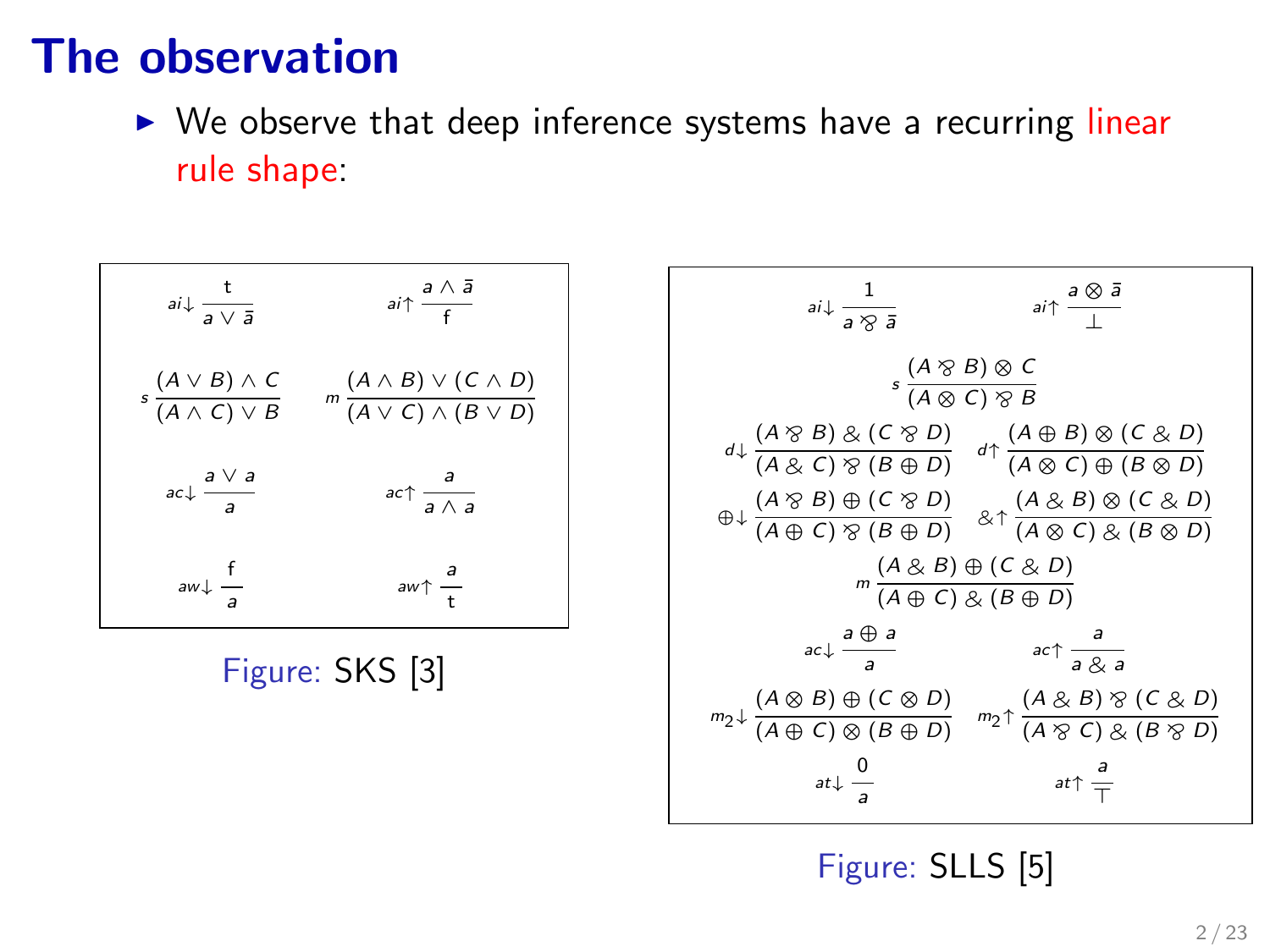### One shape to rule them all

 $\triangleright$  Goal: generating propositional proofs by a single, linear, simple and regular inference rule scheme.

> $(A \alpha B) \beta (C \alpha' D)$  $(A \beta C) \alpha (B \beta' D)$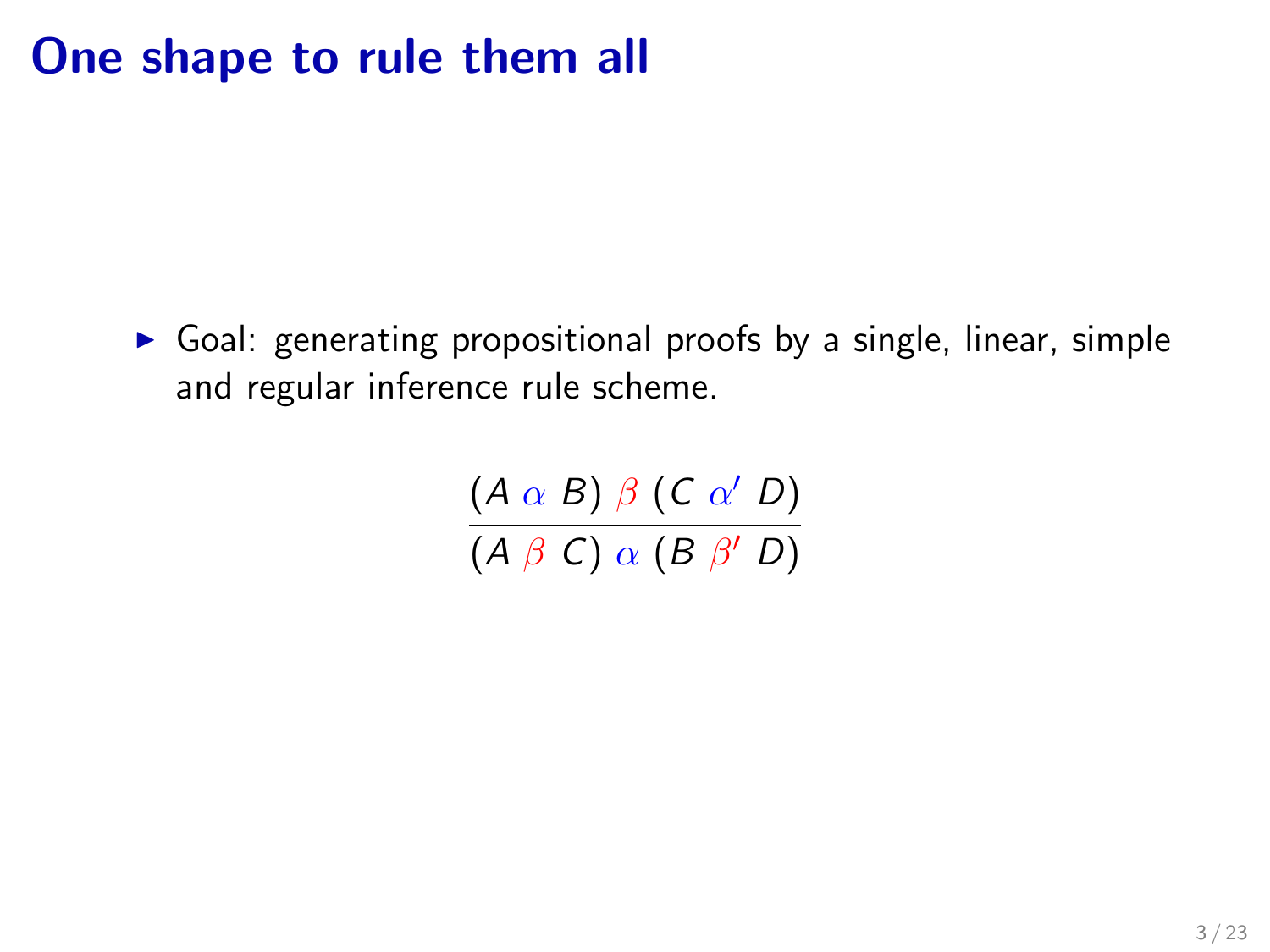## One shape to rule them all

It turns out that atomic rules do follow this scheme.

 $\blacktriangleright$  Idea: consider atoms as self-dual, noncommutative binary logical relations.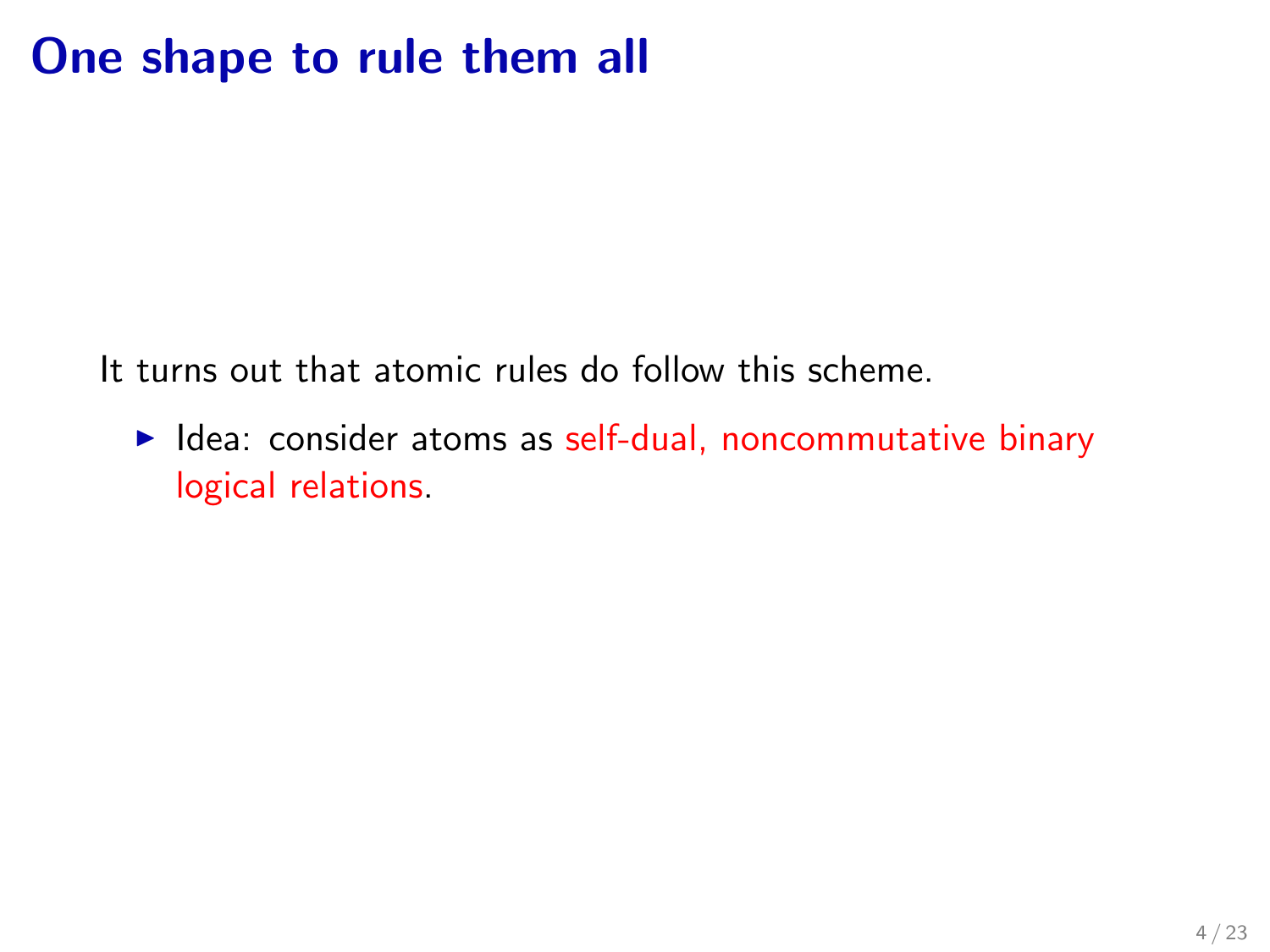#### Subatomic systems

We use propositional classical logic as an example.

Idea: occurrences of an atom a are interpretations of more primitive expressions involving a noncommutative binary relation denoted by a.

- $\triangleright$  Formulae A and B in the relation a, in this order, are denoted by  $A \, a \, B$ .
- $\triangleright$  Formulae are built over the two units for disjunction and conjunction, respectively f and t.

Example: the following two expressions are SA formulae:

$$
(\text{f } a\,\mathsf{t}) \vee (\text{t } a\,\mathsf{f}) \qquad (\text{f } b\,\mathsf{t})\, a\,(\text{t } c\,(\text{t } d\,\mathsf{f})) \wedge \text{f } \wedge ((\text{f } a\,\mathsf{f}) \vee (\text{t } b\,\mathsf{t}))
$$

We call tame the formulae where atoms do not appear in the scope of other atoms (e.g., left) and wild the others (e.g., right).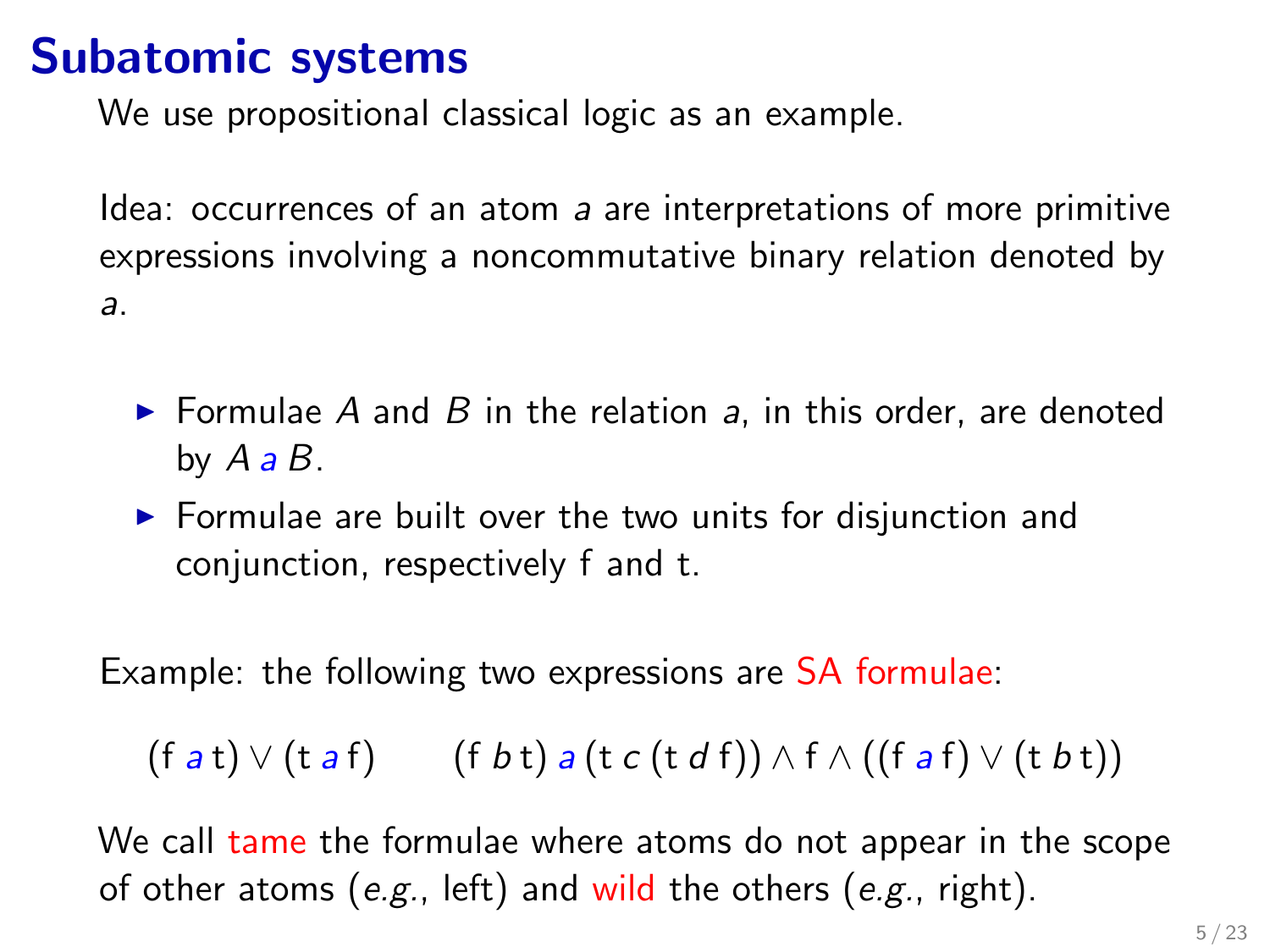## The proof system

To interpret our extended language of formulae, we define an interpretation map  $\mapsto$  from tame SA formulae to ordinary formulae such that

> $f$  at  $\mapsto$  a t a  $f \mapsto \overline{a}$  $t a t \mapsto t$  f  $a f \mapsto f$

where  $\bar{a}$  denotes the negation of  $a$ . Note

- ightharpoonup atoms are self dual:  $\overline{A} \cdot \overline{B} \equiv \overline{A} \cdot \overline{B}$
- $\blacktriangleright$  atoms are not commutative
- $\blacktriangleright$  atoms are not associative

We easily extend  $\mapsto$  to all the tame SA formulae in the natural way. For example:  $(f a t) \vee (t a f) \mapsto a \vee \overline{a}$   $(f \vee f) a (t \vee t) \mapsto a$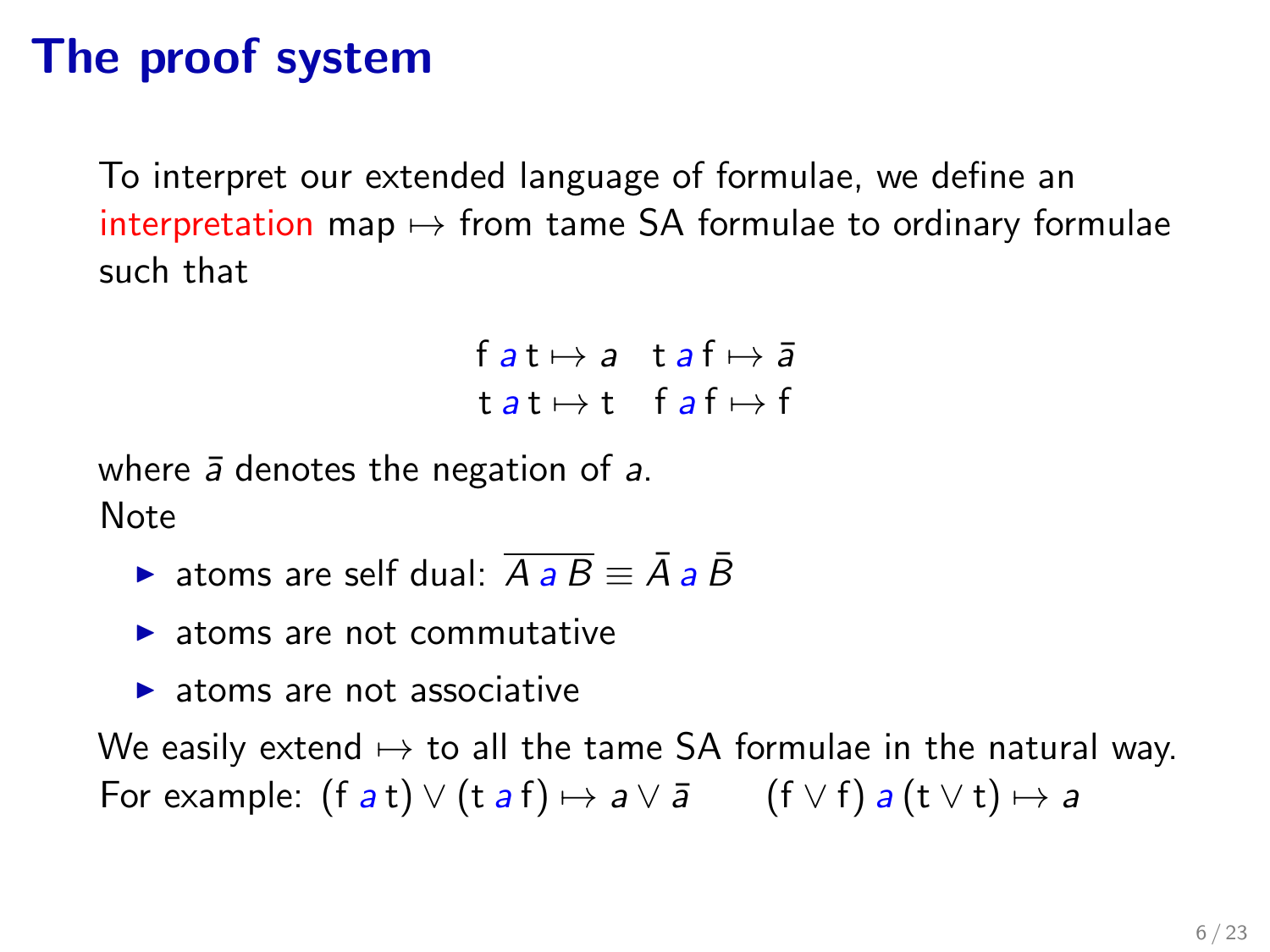## The proof system

Consider the usual contraction rule for an atom:

a ∨ a a

We could obtain this rule via  $\mapsto$  as follows:

$$
\frac{(f a t) \vee (f a t)}{(f \vee f) a (t \vee t)} \mapsto \frac{a \vee a}{a} \qquad \text{and} \qquad \frac{(t a f) \vee (t a f)}{(t \vee t) a (f \vee f)} \mapsto \frac{\overline{a} \vee \overline{a}}{\overline{a}}
$$

We might consider those rules as generated by the linear scheme

$$
\frac{(A \mathbin{\overline{a}} C) \vee (B \mathbin{\overline{a}} D)}{(A \vee B) \mathbin{\overline{a}} (C \vee D)}
$$

This scheme is typical of logical rules in deep inference.

.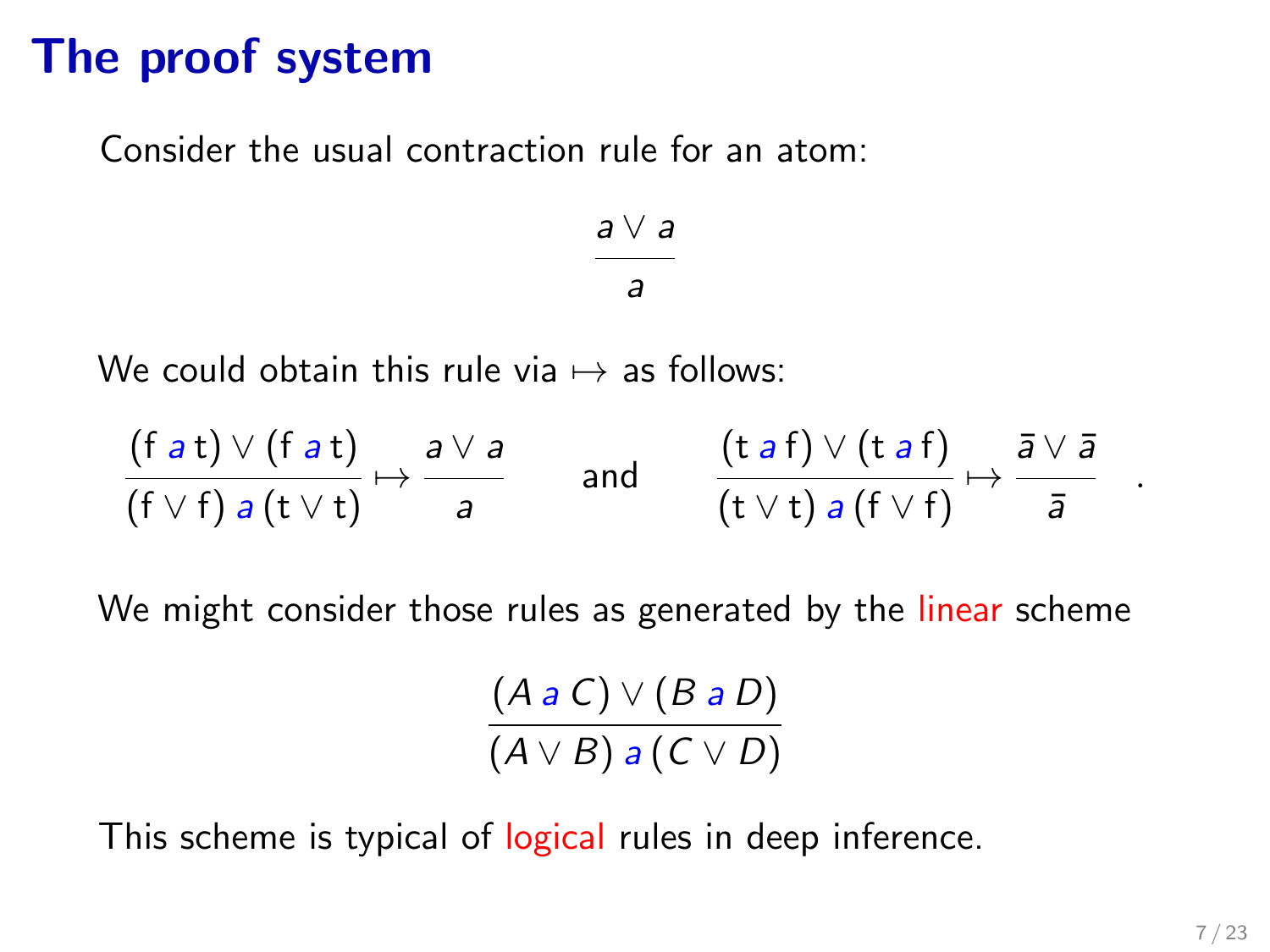## The proof system

Two more examples, identity and cut:

$$
\frac{(f \vee t) a (t \vee f)}{(f a t) \vee (t a f)} \mapsto \frac{t}{a \vee \overline{a}} \quad \text{and} \quad \frac{(f a t) \wedge (t a f)}{(f \wedge t) a (t \wedge f)} \mapsto \frac{a \wedge \overline{a}}{f}
$$

They are generated by the linear schemes:

$$
\frac{(A \vee C) a (B \vee D)}{(A \cdot B) \vee (C \cdot a D)}
$$
 and 
$$
\frac{(A \cdot a C) \wedge (B \cdot a D)}{(A \wedge B) a (C \wedge D)}
$$

 $\triangleright$  Surprisingly, we are able to reduce disparate rules such as contraction, cut and identity into a unique rule scheme.

.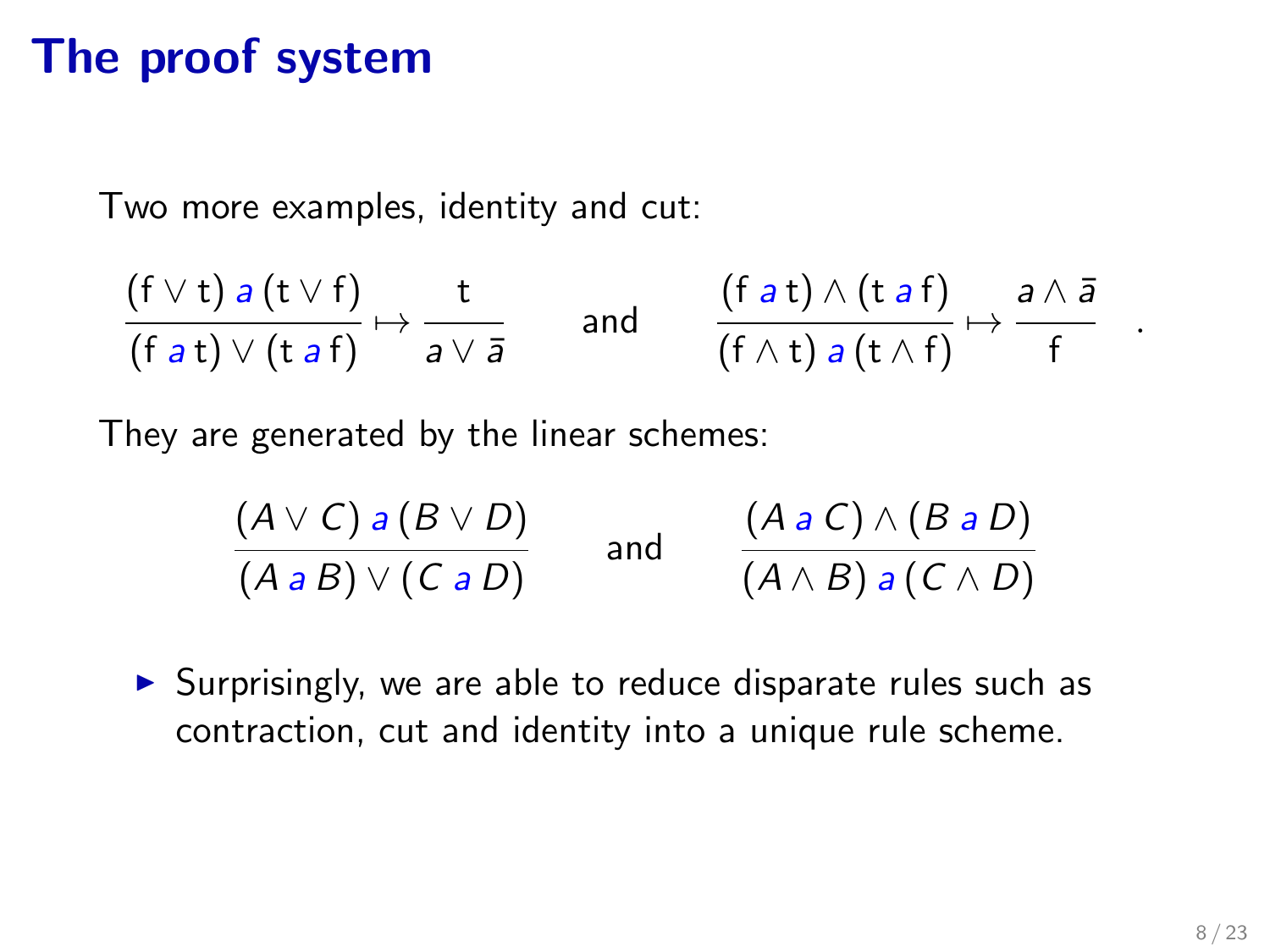## Doing proof theory

 $\triangleright$  A subatomic system SA is a deep inference system whose rules are instances of the inference rule scheme

> $(A \alpha B) \beta (C \alpha' D)$  $(A \beta C) \alpha (B \beta' D)$

where  $\alpha' = \mathsf{max}(\alpha, \bar{\alpha})$  and  $\beta' = \beta$ , or, dually,  $\beta' = \mathsf{min}(\beta, \bar{\beta})$ and  $\alpha' = \alpha$ .

There are subatomic systems for CL, LL, BV, KV...

- $\triangleright$  A proof is a derivation whose premiss is t.
- $\triangleright$  A proof composed of only tame formulae corresponds to a proof in our usual proof theory.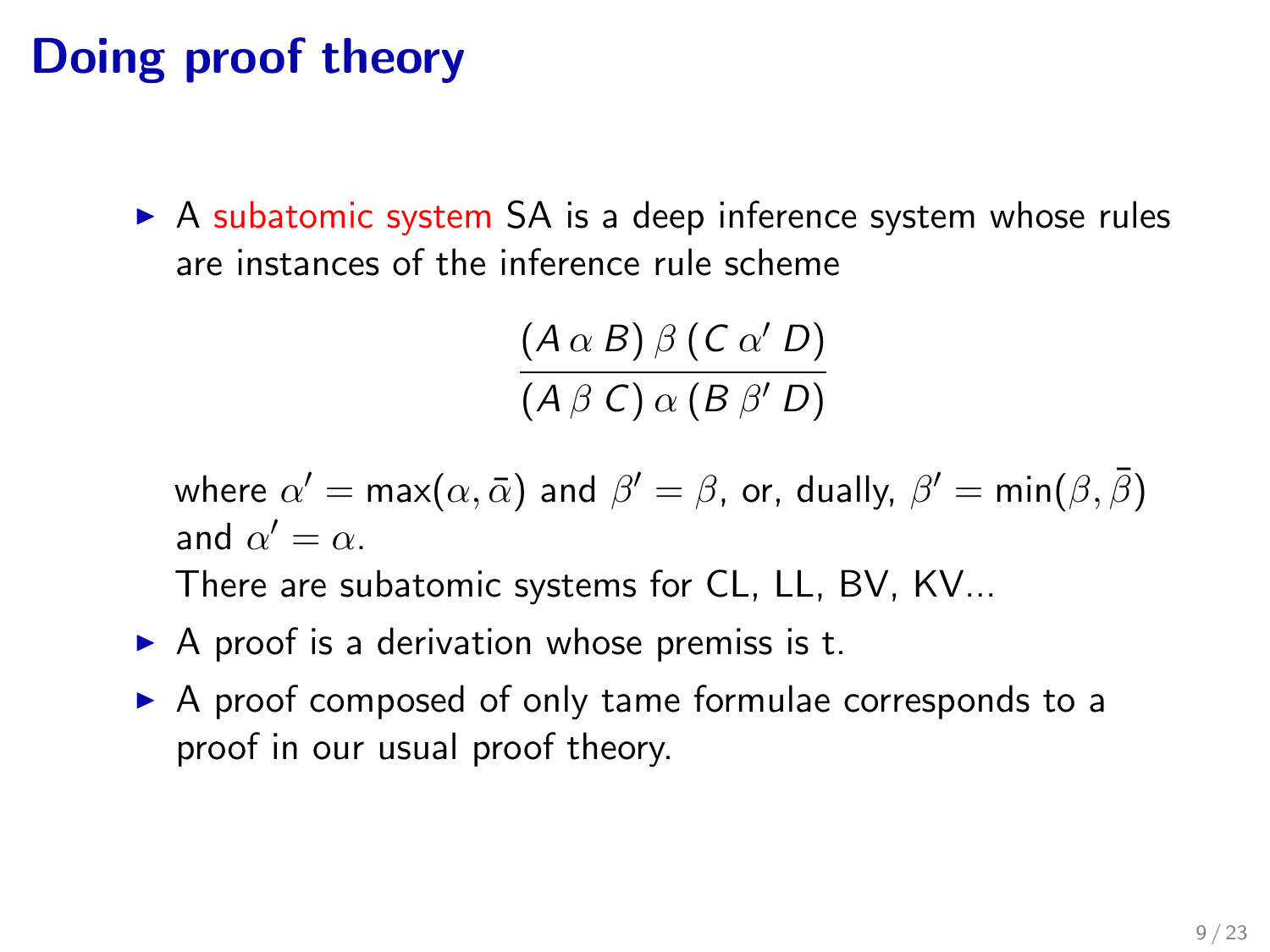### Example: CL



Figure: SAKS [\[1\]](#page-21-2)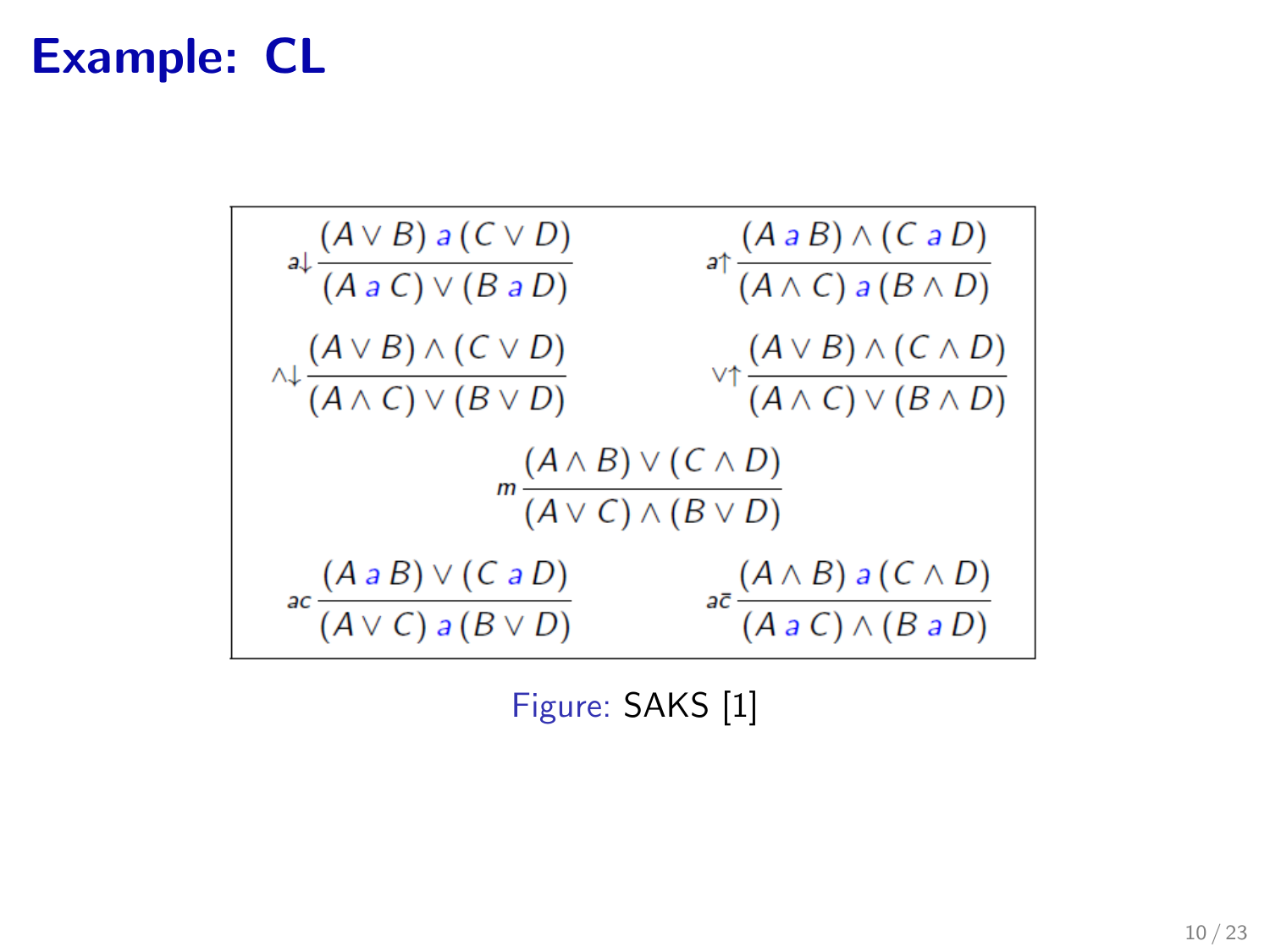### Example: MALL



Figure: SAMALLS [\[1\]](#page-21-2)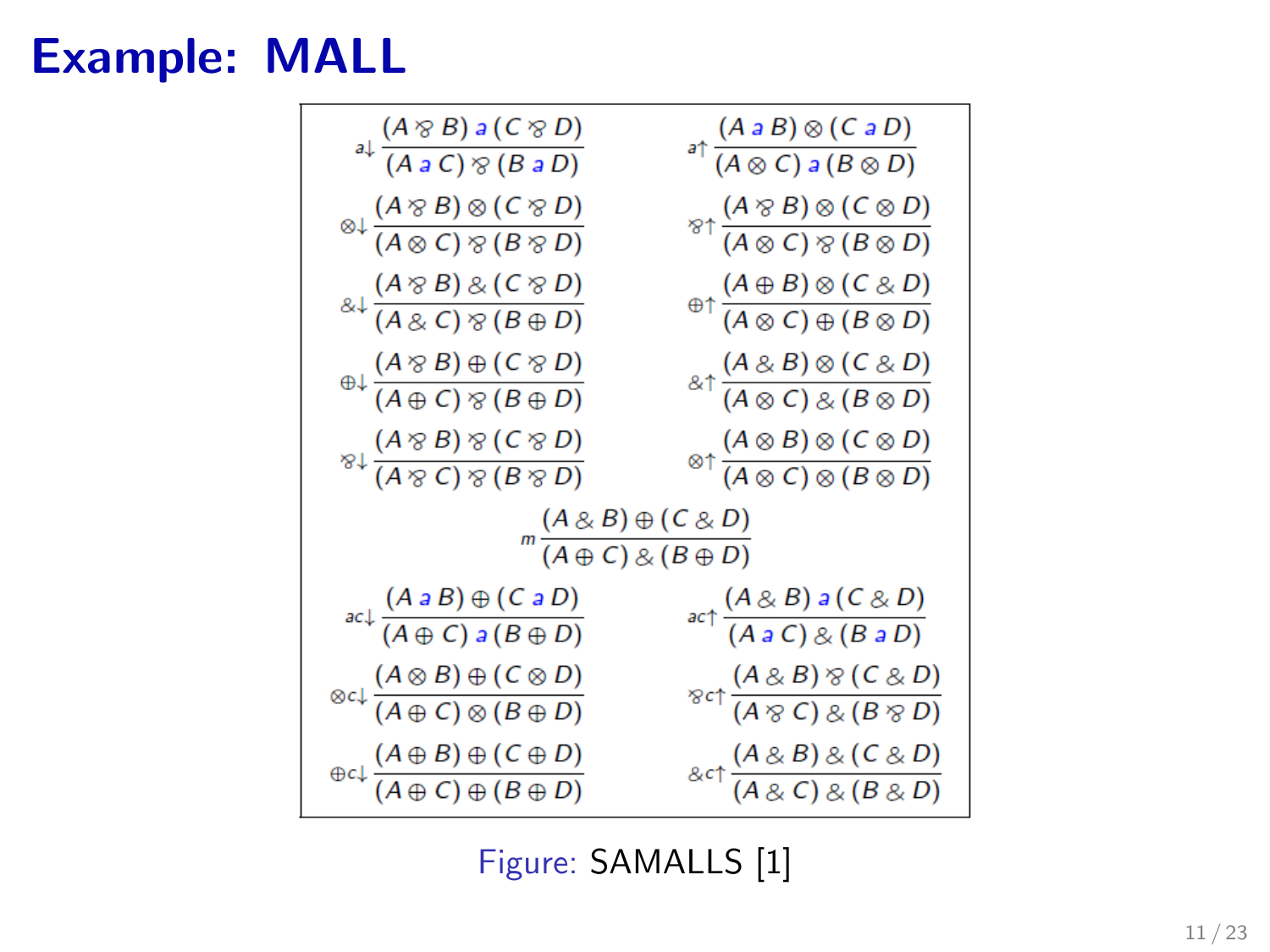- $\triangleright$  We can characterise splittable systems [\[2\]](#page-21-3) for which cut-elimination is ensured.
	- 1. There is a distinguished connective  $+$  with unit 0.
	- 2. All rules are of the form

$$
\alpha \downarrow \frac{(A+B) \alpha (C+D)}{(A \alpha C) + (B \alpha^m D)}
$$

.

 $\triangleright$  They correspond to a class of substructural logics: those without contractions.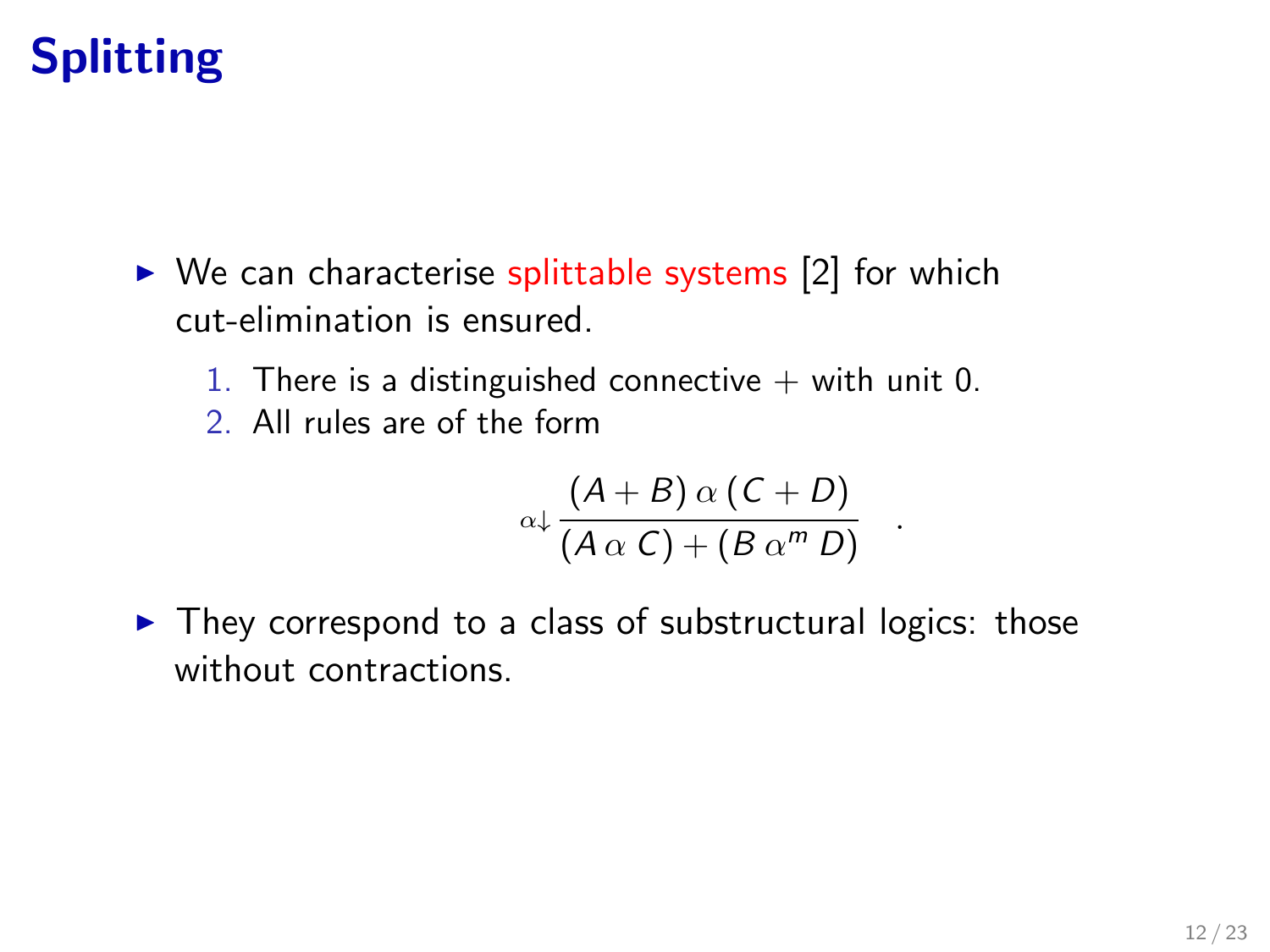$\triangleright$  We exploit the fact that we can always find independent proofs above a cut.

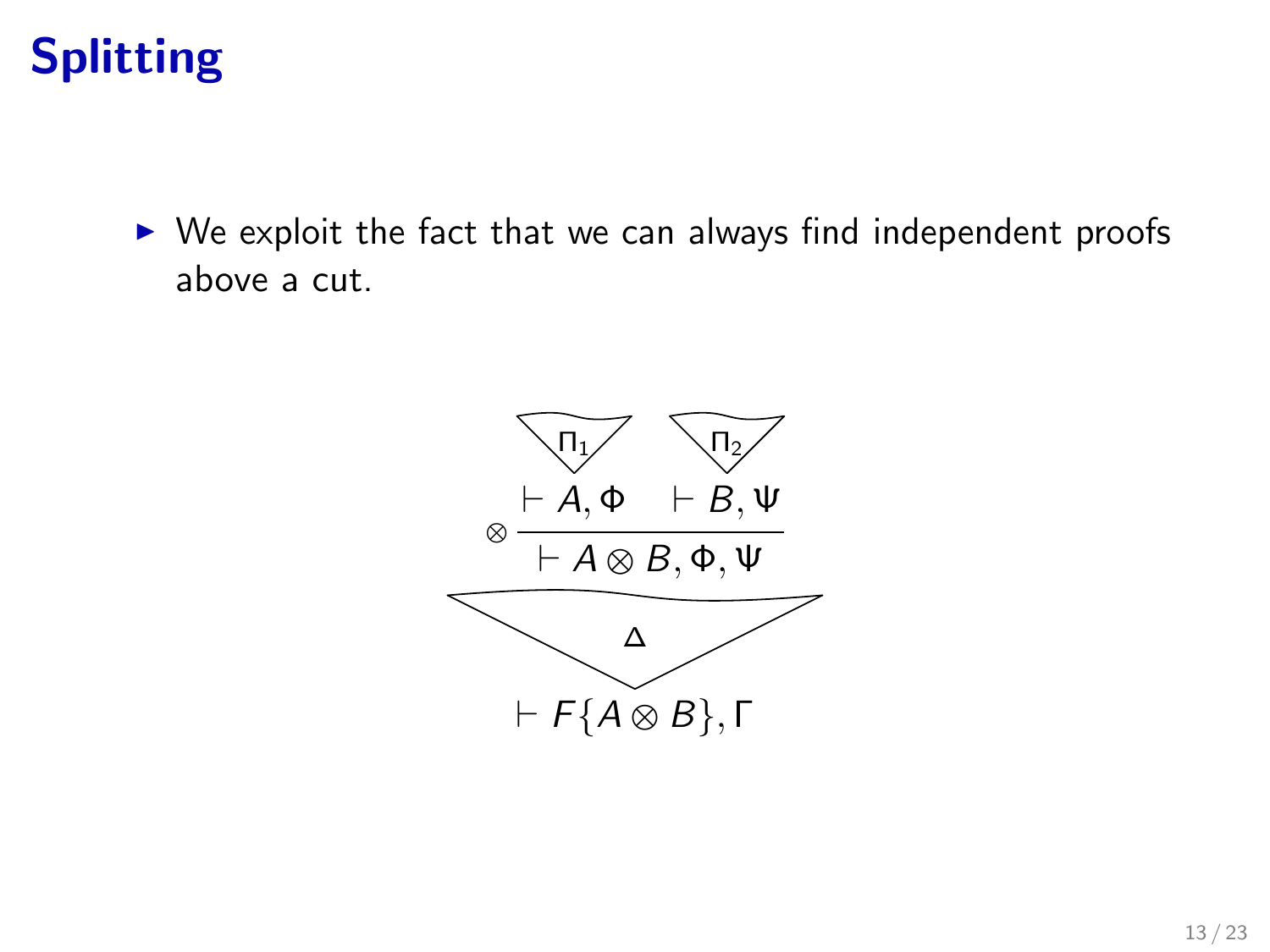$\triangleright$  We exploit the fact that we can always find independent proofs above a cut.

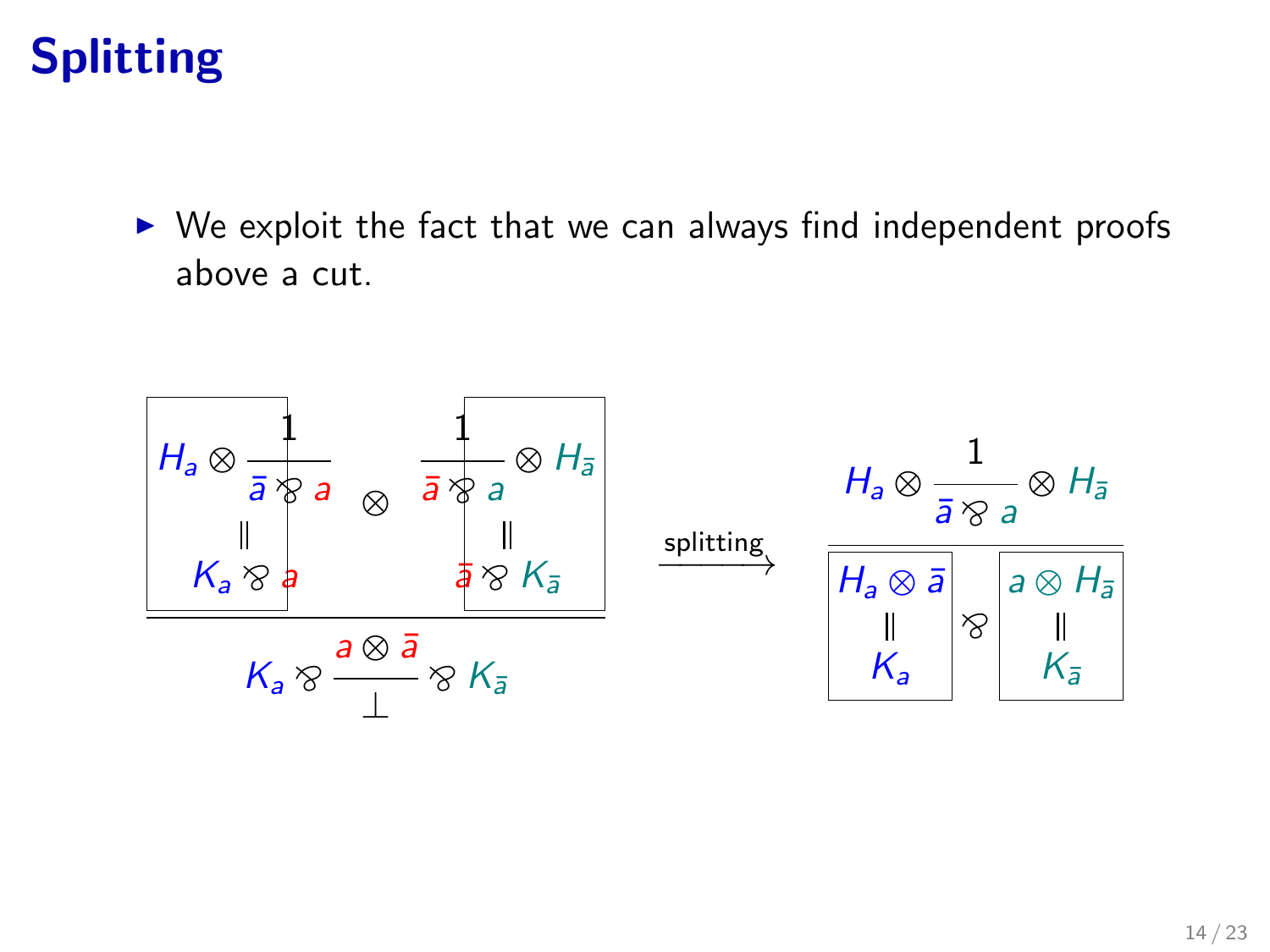- $\triangleright$  Splitting goes beyond cut-elimination: we can show the admissibility of a family of rules.
- $\triangleright$  Global procedure of polynomial-time complexity.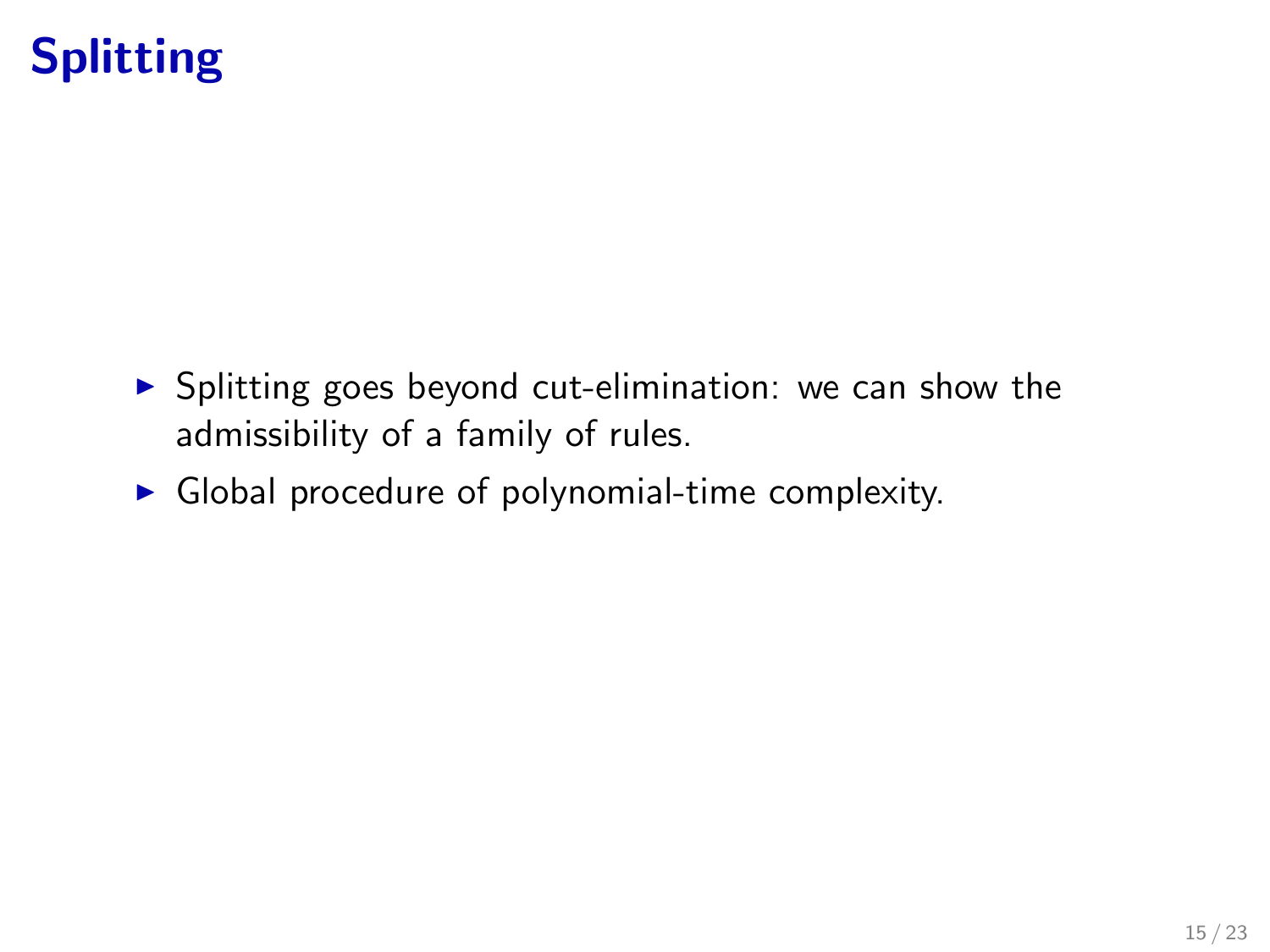In some deep inference systems, we can permute atomic contractions to the bottom of proofs through local reductions [\[4\]](#page-21-4).

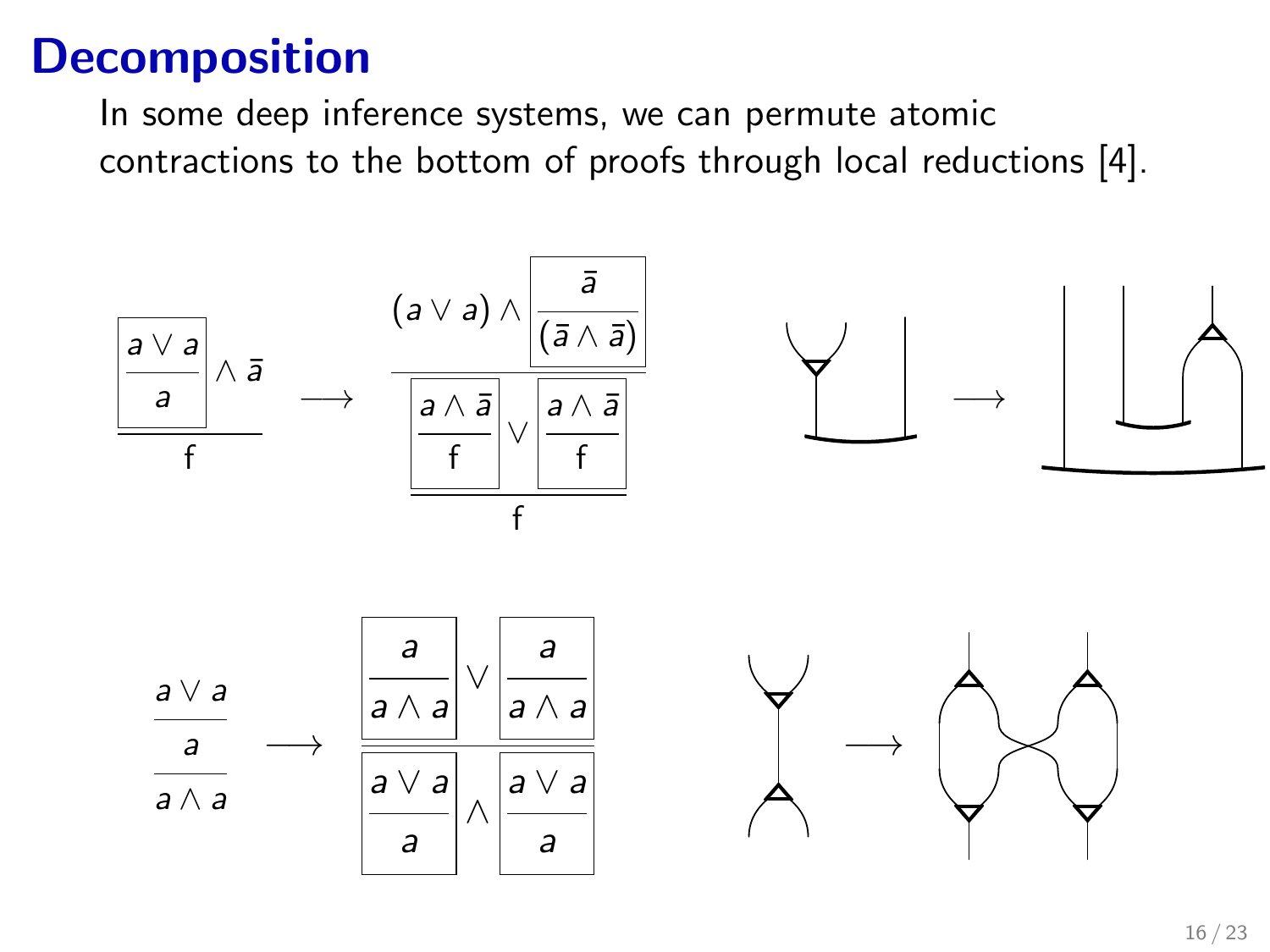We can pinpoint exactly where an exponential increase on the size of proofs occurs.

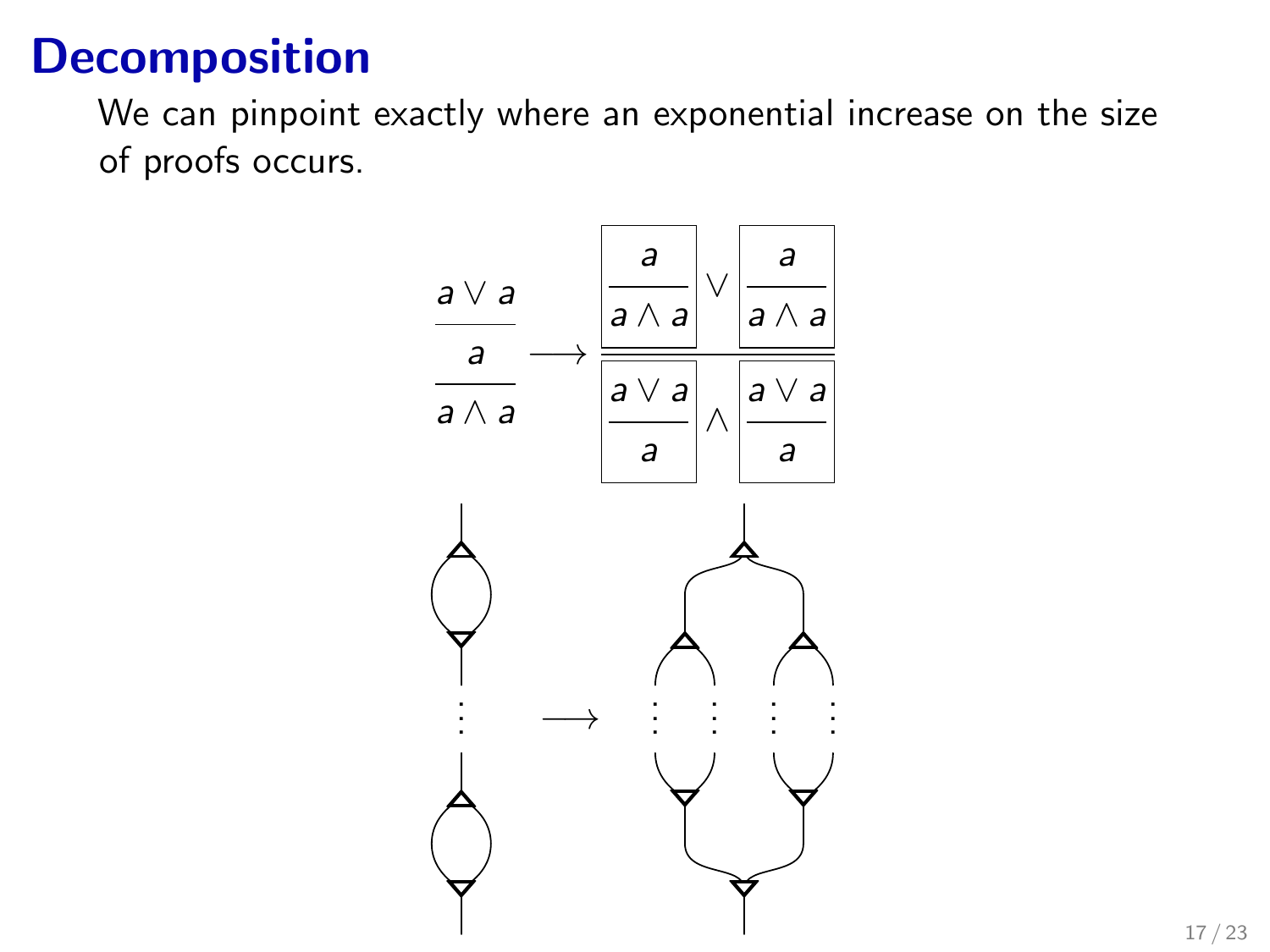We can generalise contractions and give conditions for reduction rules to hold:

If for the relation  $\beta$  there is a rule  $(A \vee B) \beta (C \wedge D)$  $(A \beta C) \vee (B \beta D)$ , the following reduction holds:

(A α B) ∨ (C α D) mc↓ (A ∨ C) α (B ∨ D) β (E α <sup>0</sup> F) ((A ∨ C) β E) α ((B ∨ D) β <sup>0</sup> F) → ((A α B) ∨ (C α D)) β E α <sup>0</sup> F mc↑ (E α <sup>0</sup> F) ∧ (E α <sup>0</sup> F) (A α B) β (E α <sup>0</sup> F) (A β E) α (B β <sup>0</sup> F) ∨ (C α D) β (E α <sup>0</sup> F) (C β E) α (D β <sup>0</sup> F) mc↓ ((A ∨ C) β E) α ((B ∨ D) β <sup>0</sup> F)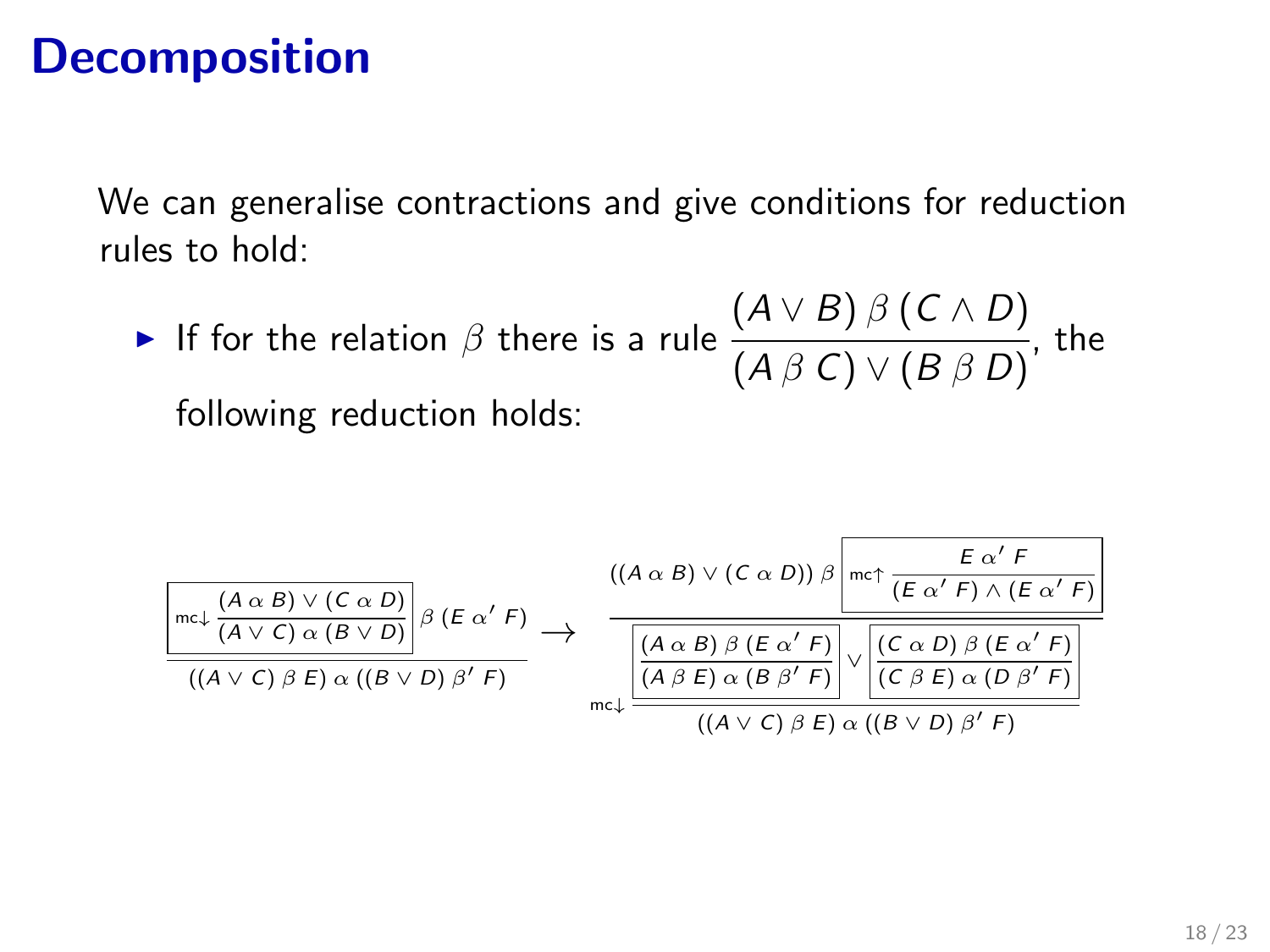$$
\frac{\left(\left(A \alpha \beta\right) \vee \left(C \alpha D\right)\right)}{\left(\left(A \vee C\right) \beta \ E\right) \alpha \left(\left(B \vee D\right)\right)} \beta \left(E \alpha' F\right) \longrightarrow \frac{\left(\left(A \alpha \beta\right) \vee \left(C \alpha D\right)\right) \beta \left[\operatorname{mc}\uparrow \frac{E \alpha' F}{\left(E \alpha' F\right) \wedge \left(E \alpha' F\right)}\right]}{\left(\left(A \vee C\right) \beta \ E\right) \alpha \left(\left(B \vee D\right) \beta' F\right)} \longrightarrow \frac{\left(\left(A \alpha \beta\right) \beta \left(E \alpha' F\right)\right) \beta \left[\operatorname{mc}\uparrow \frac{E \alpha' F}{\left(E \alpha' F\right) \wedge \left(E \alpha' F\right)}\right]}{\left(\left(A \beta E\right) \alpha \left(B \beta' F\right)\right) \vee \left[\operatorname{cc} \alpha D\right) \beta \left(E \alpha' F\right)\right]} \tag{A ~ V C) ~ B ~ V f}
$$

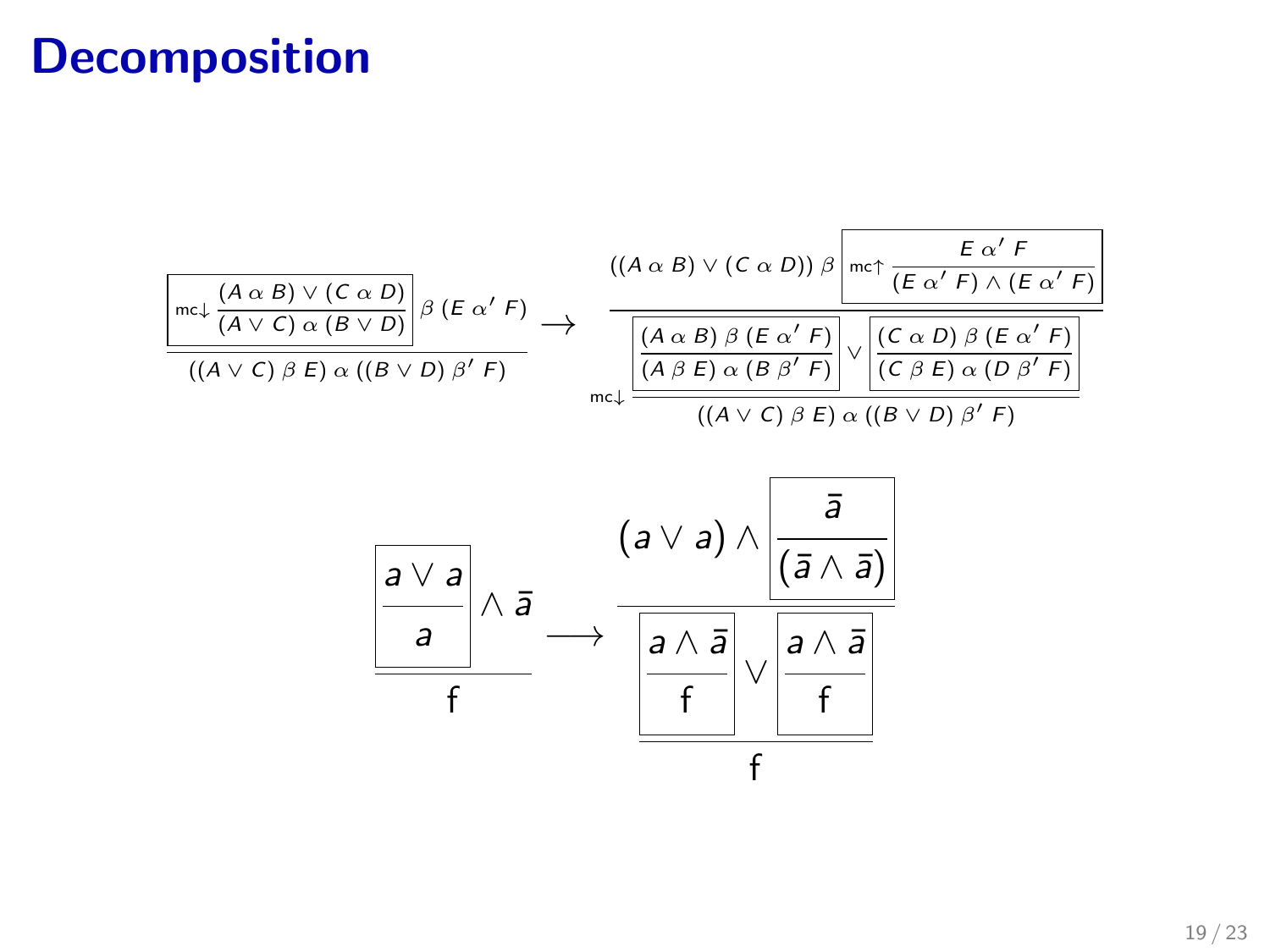- $\triangleright$  The behaviour of atomic contractions is a particular case of a more generalised behaviour.
- $\blacktriangleright$  Local procedure of exponential complexity.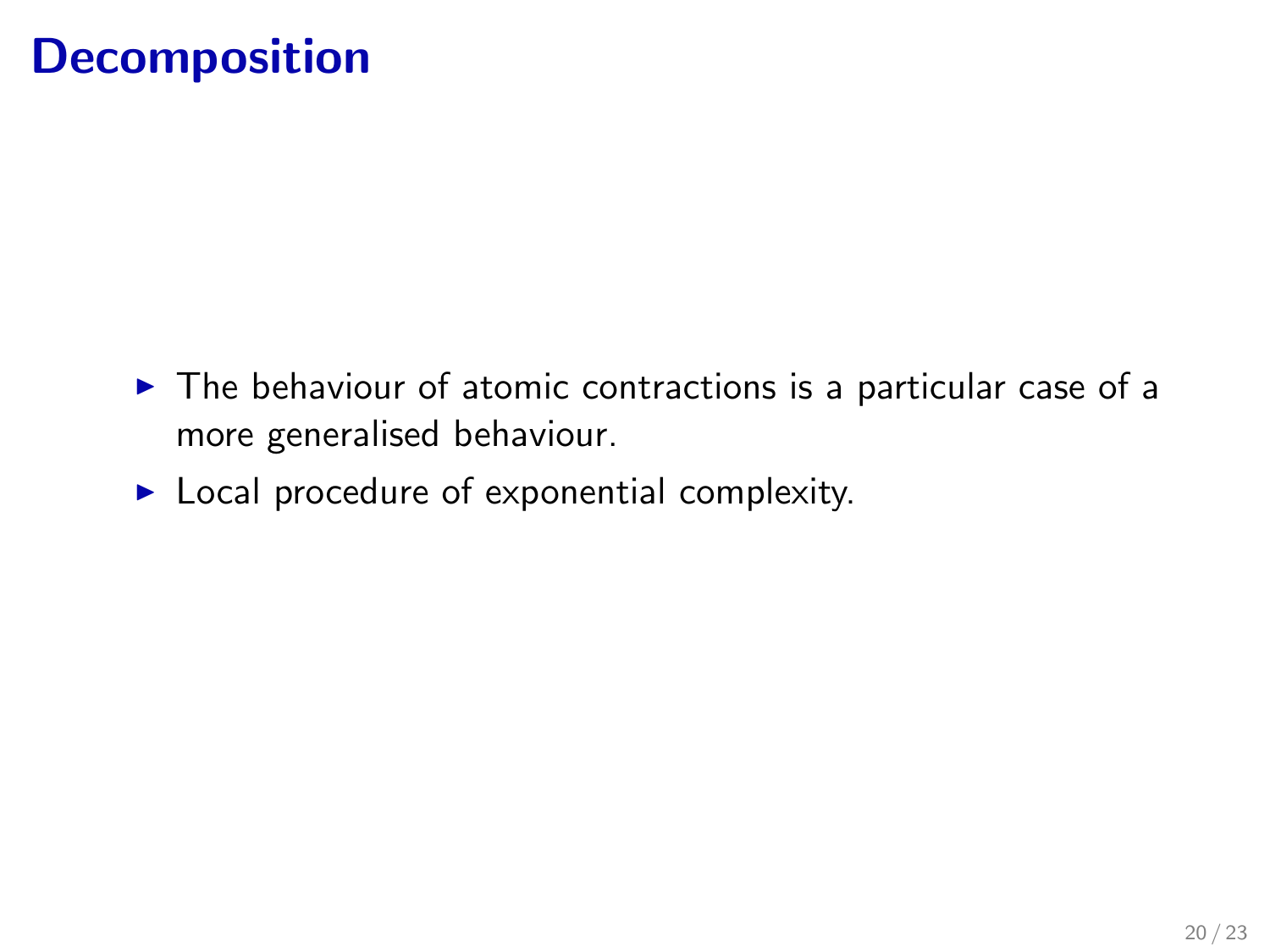## Conclusion

- $\triangleright$  We observe a mysterious phenomenon: only one rule shape is enough to describe many different systems.
- $\triangleright$  We exploit it to reason generally and untangle two different interactions involving cut-elimination.
- $\triangleright$  We can exploit it to design systems.
- $\blacktriangleright$  Towards braids.